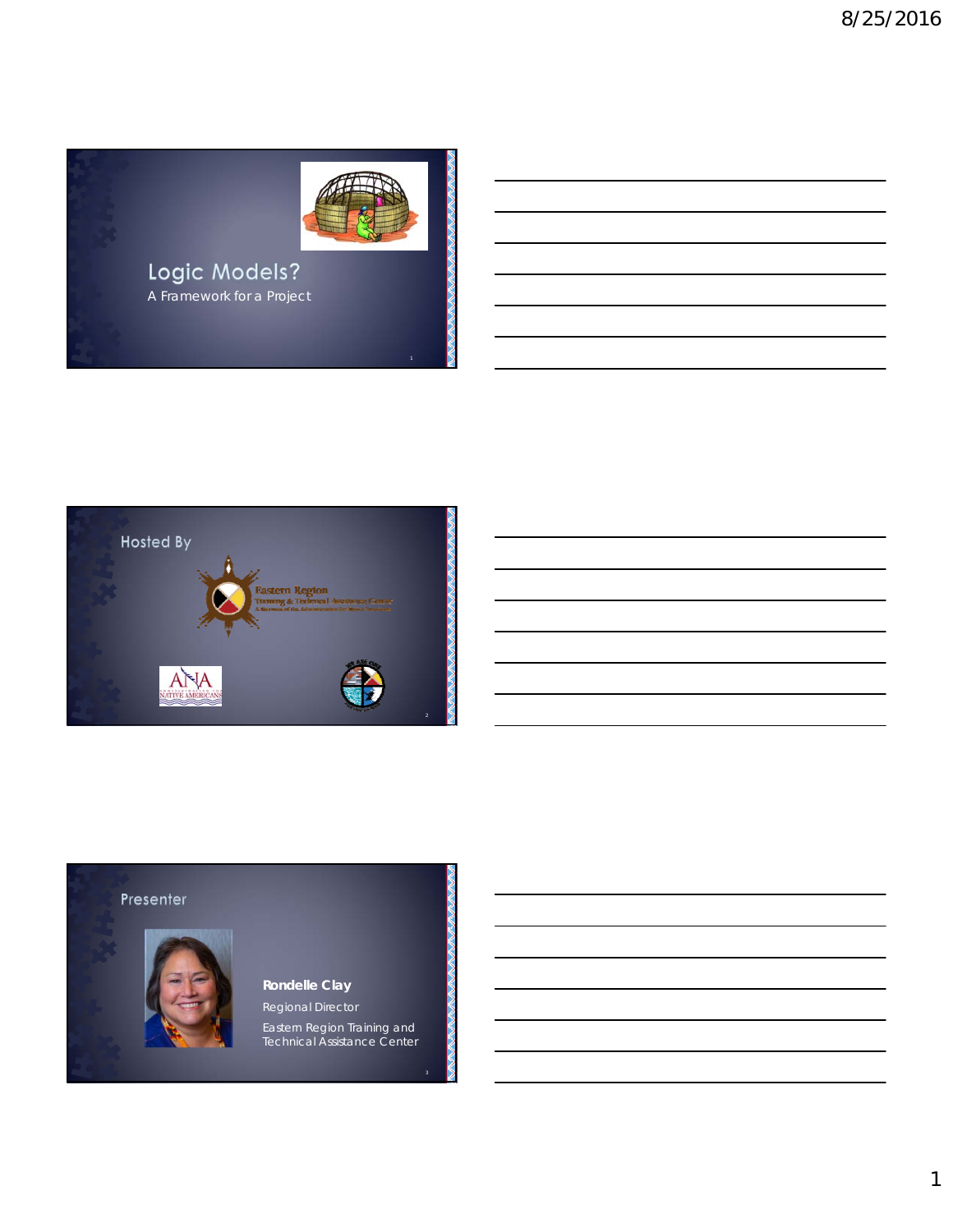## **Learning Objectives**

- What is a logic model?
- What is its purpose?
- $\triangleright$  Standard elements
- ▶ Optional elements
- > Construction of a logic model



## A Word About Terminology

The word "logic" has many definitions. With respect to logic models and community change, the word "logic" refers to the logic of how things work. Consider, for example, the logic to rush-hour traffic:

- $\triangleright$  No one plans it.
- $\triangleright$  No one controls it.
- Yet, through experience and awareness of recurrent patterns, we comprehend it, and, in many cases, can successfully avoid its problems (by carpooling, taking alternative routes, etc.).

## What is a Logic Model?

- A graphic depiction of a project
- Clarifies intended outcomes
- $\triangleright$  Summarizes key project elements

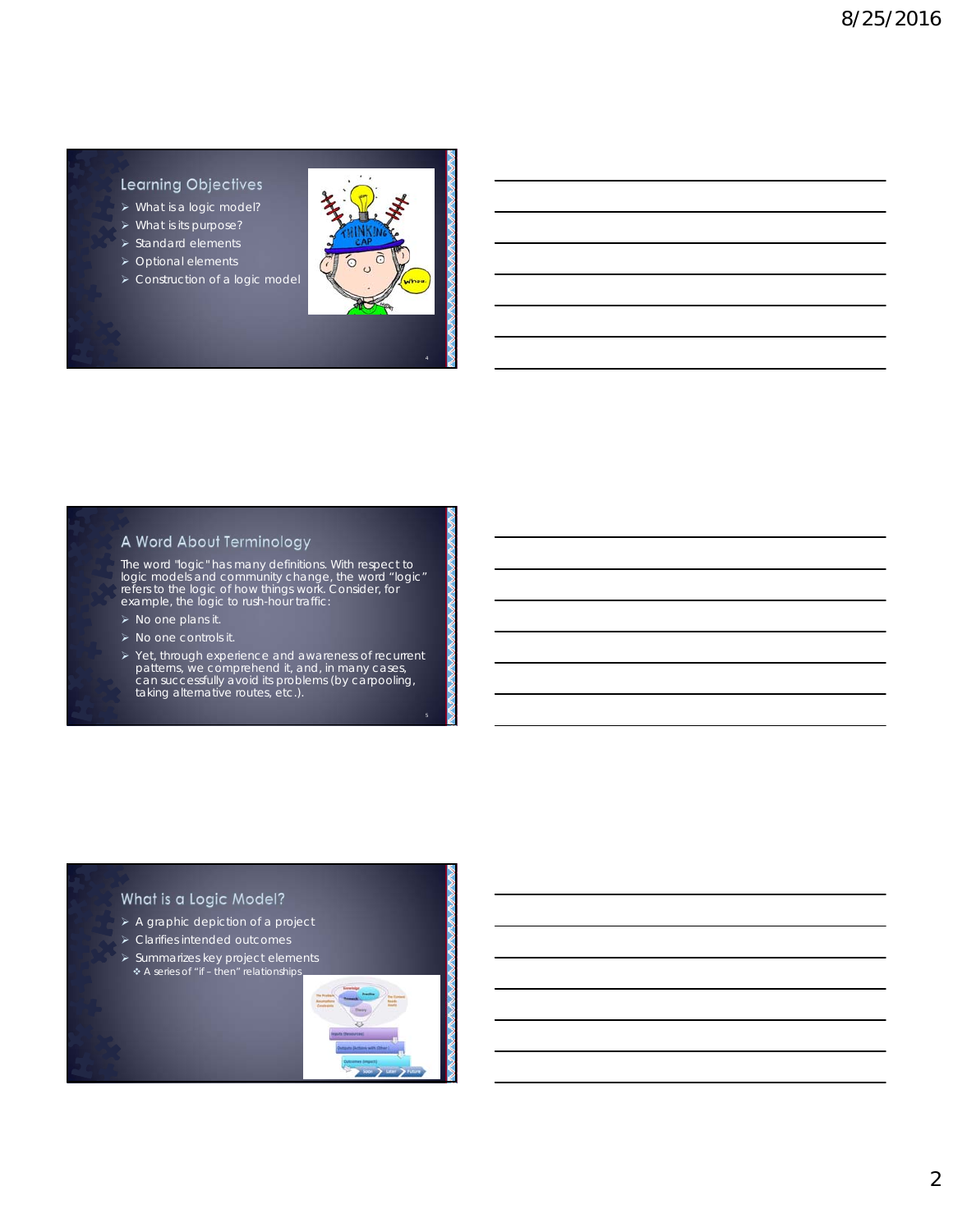

## What is the Purpose of a Logic Model?

- $\triangleright$  Project Planning
- > Project Design
- **> Project Management**
- Communication
- > Consensus-Building
- $\blacktriangleright$  Fundraising





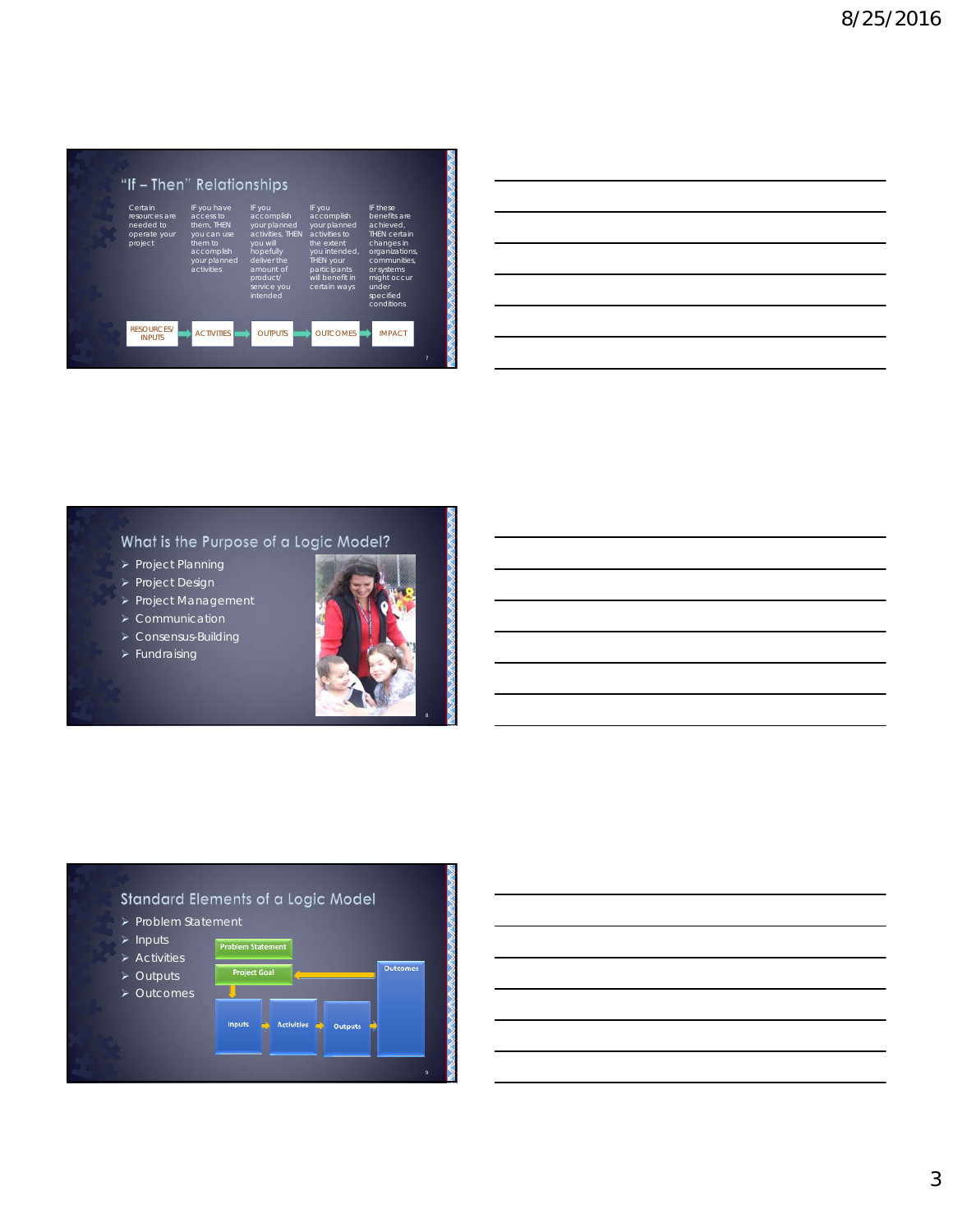# **Optional Elements**

- Measurement/Evaluation
- $\blacktriangleright$  Assumptions
- > External factors



|                                                                                                                                                                                                                                                                                                                                                                                                                                                                                                                                                                                                                                                                                                                                                                                              |                                                                                                                                                                                                                                                                                                                                                                                                                                                                                                    | Bury Mrs. Kery Vincer (WVCP) righer ExplorateDick Light Middle<br>lement of Frodbook, What is realist to maintenant the Mero, Mero Steve Clevel Att . A 1712 prevention interaction program? You plus the interaction and "                                                                                                                                                                                                                                                                                                                                                                                                                                                                                                                                                                                                                                                                                                                                                                                                                                                                                                                                                             | Page 1 of 1                                                                                                                                                                                                                                                                                                                                                                                                                                                                                                                                                                                                                                                                                                                                                                                                                                                                                                                                                                                                                                                                                                                                                                                                                                                                                                                                                                                                                                                       |
|----------------------------------------------------------------------------------------------------------------------------------------------------------------------------------------------------------------------------------------------------------------------------------------------------------------------------------------------------------------------------------------------------------------------------------------------------------------------------------------------------------------------------------------------------------------------------------------------------------------------------------------------------------------------------------------------------------------------------------------------------------------------------------------------|----------------------------------------------------------------------------------------------------------------------------------------------------------------------------------------------------------------------------------------------------------------------------------------------------------------------------------------------------------------------------------------------------------------------------------------------------------------------------------------------------|-----------------------------------------------------------------------------------------------------------------------------------------------------------------------------------------------------------------------------------------------------------------------------------------------------------------------------------------------------------------------------------------------------------------------------------------------------------------------------------------------------------------------------------------------------------------------------------------------------------------------------------------------------------------------------------------------------------------------------------------------------------------------------------------------------------------------------------------------------------------------------------------------------------------------------------------------------------------------------------------------------------------------------------------------------------------------------------------------------------------------------------------------------------------------------------------|-------------------------------------------------------------------------------------------------------------------------------------------------------------------------------------------------------------------------------------------------------------------------------------------------------------------------------------------------------------------------------------------------------------------------------------------------------------------------------------------------------------------------------------------------------------------------------------------------------------------------------------------------------------------------------------------------------------------------------------------------------------------------------------------------------------------------------------------------------------------------------------------------------------------------------------------------------------------------------------------------------------------------------------------------------------------------------------------------------------------------------------------------------------------------------------------------------------------------------------------------------------------------------------------------------------------------------------------------------------------------------------------------------------------------------------------------------------------|
| Resume Los Algorita *                                                                                                                                                                                                                                                                                                                                                                                                                                                                                                                                                                                                                                                                                                                                                                        | <b>Sevent Work</b><br>Automat &                                                                                                                                                                                                                                                                                                                                                                                                                                                                    | Chalgedia *                                                                                                                                                                                                                                                                                                                                                                                                                                                                                                                                                                                                                                                                                                                                                                                                                                                                                                                                                                                                                                                                                                                                                                             | tionadists, binemalists & Long love Club cover                                                                                                                                                                                                                                                                                                                                                                                                                                                                                                                                                                                                                                                                                                                                                                                                                                                                                                                                                                                                                                                                                                                                                                                                                                                                                                                                                                                                                    |
| Resinct and market in specials<br>plot streplast and combot<br><b>Advise</b>                                                                                                                                                                                                                                                                                                                                                                                                                                                                                                                                                                                                                                                                                                                 | To address problem or more<br>activities constraint                                                                                                                                                                                                                                                                                                                                                                                                                                                | in a most of activities condition, securities of service.<br>delivers associates                                                                                                                                                                                                                                                                                                                                                                                                                                                                                                                                                                                                                                                                                                                                                                                                                                                                                                                                                                                                                                                                                                        | As a small of policity converse demonstrations and changes or incur-<br>president to specified partnelled of kines                                                                                                                                                                                                                                                                                                                                                                                                                                                                                                                                                                                                                                                                                                                                                                                                                                                                                                                                                                                                                                                                                                                                                                                                                                                                                                                                                |
| substant to the intervention.<br>price business program<br>starting prevention Bench, &<br>interest security intransition<br>infections, and the tenant<br><b>Introduct, etc.</b><br>- Exterious Auto<br>- Funding<br>$-$ Modl<br>1. Theirman<br><b>Internation five with</b><br>instance, by the chronical<br><b>Institute</b> , the displacementation<br>parentral limit personal<br><b>Rows by mobilizinet, instant</b><br>Michalters<br>Technical executive<br>abrerio talerratatabilio.<br><b>Exploration</b><br><b>North for the grown</b><br><b>REGISTER</b><br>Agency consultant<br>> Canonamic partners by the<br><b><i>Internation of the and</i></b><br>provided in real of<br><b>Howards annual boom!</b><br><b>Run agent), looks</b><br>department and commonly<br><b>SAFER</b> | improvements and security of 8 -<br>announces.<br>San core stampite and bake<br>and actualize benchun fra-<br><b>MARINA JEWEREN SAN THE</b><br>contacting the 1981 intervention<br>1 Educate cherric descal raise<br>and severilize shorts to risk<br>. Develop risk reduction<br><b>Immules</b> in group<br>1 Cash on topolo matrice<br>capacity for ofraction<br>Trapi carticipanti in cartial<br>a.<br>sensitive constuments.<br>and implication<br>1. Provide autourt and respon-<br>promptus. | To a new 22 har plus season contribed<br>1773 and 16V invadedue increased, risk information someousl<br>perception of real antiqueasil systems for that reduction systems<br>the results with bull.<br>Writer Insternmentalist ulter, fellowd to be get population.<br>Pulsakio measurearre program dopolazio<br>teritor promospoundures to integrate 1MV inc. flow of agency<br><b>ARTWOOD, AND SPAINTING</b><br>1. Gorban, Billy recruitment comment<br>To structure chan including looks availabled childs disks at about<br>and summary reports with interpretation<br>Description of market importance and program<br>expressional is accordance with monitoring plan-<br>Current program membering generally directives net used<br>allows business colonials, supported<br>1. Your absence it of claims recontent approached by DeVice<br><b>Burgerman</b><br>- 1. of planned it 1981 assisting held in Streetunity<br>- 1. of starsed 1 of participants in each 76V assumes in<br><b>Brightoni</b><br>> 1. of planned if of participants in \$1 millioned<br>. 1. of pierced 4 of 78W performance who satisfy target providing<br>d'atalaide 2 si gius a desareito i a proferal | bonadata lakuatan in a trowkasty after standard adder 1.2 aprile of<br><b><i>ERICARDON</i></b><br>Bergindas, skiln and officeles, complete<br>browser in Frankroams' dead transmission of the wat ETS a to 11 m.<br><b>Direct small</b><br>1. The money in 17 participants' transitioning about Ada metalliser for 1977 and STTDs by<br><b>V-8-Structuring</b><br>The factor of the financial and the model of the state of the content of the<br>restitia e insenso<br>1 Transport T. of Japh Lewis 1 Martins No oblige considers in Strawford 1<br>· Western Truth and continued of structure to your constitution required to the continued<br>a Smart also of program specific naturalized<br>Biberschen Galumee in p. 7. 3. at 5-sentic after enteredoes<br><b>Believine Imparined Josephin</b><br>. Decrease at N. of particularly takend 272 influences in Direction of<br>· To move it 1 of particularly teaching children of (107) widing services in<br>board sound pathway.<br>a Department of program statistic extension<br>Ling but Discount to a 4.5 or 17 recent after restraining<br>Long term changes in Europholga, skills and behaviors, assissing.<br>+ Europee % of participants' regular use constants in Europeanol<br>1. Decrease in N of serious and in the Markets in Assetsment<br>- Instead at 5 of participants' respecting' schaling. AEUTITS leading persons it.<br>Dentischer General<br>4 Email als of program specific imports |

| $\overline{\phantom{a}}$ |
|--------------------------|
|                          |
|                          |
|                          |
|                          |
|                          |
|                          |
|                          |
|                          |
|                          |
|                          |

| Name:                     | Office of Departmental Grants Management and Oversight<br>Indian Community Development Block Grant<br><b>Program</b> |                                                                                                                                                                                                         |                                                                                                                                                                                                                                                                                                                                                                   |                                                                                                                                                                                                                               | Сопаровева<br>Name: | <b>Public Facilities</b>                                                                                                                                                                               |                    |                                                                                                                                                                                                                                                   |                                                                                                                                                                                                                           |
|---------------------------|----------------------------------------------------------------------------------------------------------------------|---------------------------------------------------------------------------------------------------------------------------------------------------------------------------------------------------------|-------------------------------------------------------------------------------------------------------------------------------------------------------------------------------------------------------------------------------------------------------------------------------------------------------------------------------------------------------------------|-------------------------------------------------------------------------------------------------------------------------------------------------------------------------------------------------------------------------------|---------------------|--------------------------------------------------------------------------------------------------------------------------------------------------------------------------------------------------------|--------------------|---------------------------------------------------------------------------------------------------------------------------------------------------------------------------------------------------------------------------------------------------|---------------------------------------------------------------------------------------------------------------------------------------------------------------------------------------------------------------------------|
| <b>Corporate</b><br>Ceah: | Pulley.<br>Principles.                                                                                               | Problem.<br>Need.                                                                                                                                                                                       | Service or Activity                                                                                                                                                                                                                                                                                                                                               | Renchmarks                                                                                                                                                                                                                    |                     |                                                                                                                                                                                                        | Outcomes           | <b>Measurement Reporting</b><br>Teels                                                                                                                                                                                                             | Evaluation<br><b>Process</b>                                                                                                                                                                                              |
|                           |                                                                                                                      | <b>Situation</b>                                                                                                                                                                                        |                                                                                                                                                                                                                                                                                                                                                                   | <b>Output Goal</b>                                                                                                                                                                                                            | Ostpot<br>Retale    | Achievement<br>Outcome Goals                                                                                                                                                                           | <b>Fad Recales</b> |                                                                                                                                                                                                                                                   |                                                                                                                                                                                                                           |
|                           |                                                                                                                      | х                                                                                                                                                                                                       |                                                                                                                                                                                                                                                                                                                                                                   | ×                                                                                                                                                                                                                             | к                   | $\overline{6}$                                                                                                                                                                                         |                    | ×                                                                                                                                                                                                                                                 | $\overline{\circ}$                                                                                                                                                                                                        |
|                           | Policy                                                                                                               |                                                                                                                                                                                                         | Planning                                                                                                                                                                                                                                                                                                                                                          | Intervention                                                                                                                                                                                                                  |                     |                                                                                                                                                                                                        | Impact             | Accountability                                                                                                                                                                                                                                    |                                                                                                                                                                                                                           |
|                           | $\overline{z}$                                                                                                       | -Tribal elders<br>have high<br>insidence of<br>dabetes, obesity<br>and other<br>nutrition-related<br><b><i><u><i><u>Aspanent</u></i></u></i></b><br>- Eiders suffer<br>from isolation<br>and depression | Finalize design for<br>Tribal Elders Facility<br><b>Prepare</b> cost<br>estimates and bid<br>specifications<br>Solicit and secure<br>bids for facility<br>construction<br>Conduct bid nonpensi<br>select general<br>contractor<br>. Administer and<br>monitor construction<br><b>CATATINGS</b><br>-Complete<br>landscaping and<br>intrastructure<br>innocuenzents | Short Tema<br>By project's<br>12th month.<br>construct 6000<br>square foot<br>community<br>facility<br>Intermediate<br>Tema<br>By 16th month<br>begin daily<br>meal site.<br>primary health<br>care, leisure<br>sys programs. |                     | Integrated<br>contation of 6<br>essential elders'<br>services in a<br>cerétaired, wel-<br>designed facility<br><b>Fiders reduced</b><br>incidence of<br>obesity(dabetes)<br>by 50% (1 in 5)<br>ekters) |                    | 3. Belonuments<br><b>b.</b> Artur code motors<br>C. Constructor schedule<br>4. создатся вставля<br>a Intalion of services<br>8. Mass steamer<br><b>D.</b> Haram secures recover<br>C. Leisure services sign-ins<br>d. recreases<br>C. menes saver | Comparison of planned is<br>adual accumptationers<br>Tracking of firm frames and<br>cody. Drawing and facult<br>nontoniolautis<br><b>Pre-engl surveys and health</b><br>care cata. Longitudinal<br>tooing of participants |
|                           |                                                                                                                      |                                                                                                                                                                                                         | -Final inspections and<br>OVARIAN OCCUDANCY<br>Initiation of services/<br>programs                                                                                                                                                                                                                                                                                | Long Term<br>By project's<br>34th events 300<br>eiders served<br>annually                                                                                                                                                     |                     | 70% of aiders<br>indicate increased<br>sense of well<br>being and social<br>contacts                                                                                                                   |                    | a. meteorgazier<br>b. customans<br>c. Fanty questionrain<br>A<br>e.                                                                                                                                                                               | Fre-post surveys and health<br>care tata Langhatinal<br>tracking of participants.<br>Constantint with non-party.<br>clasing papulation                                                                                    |

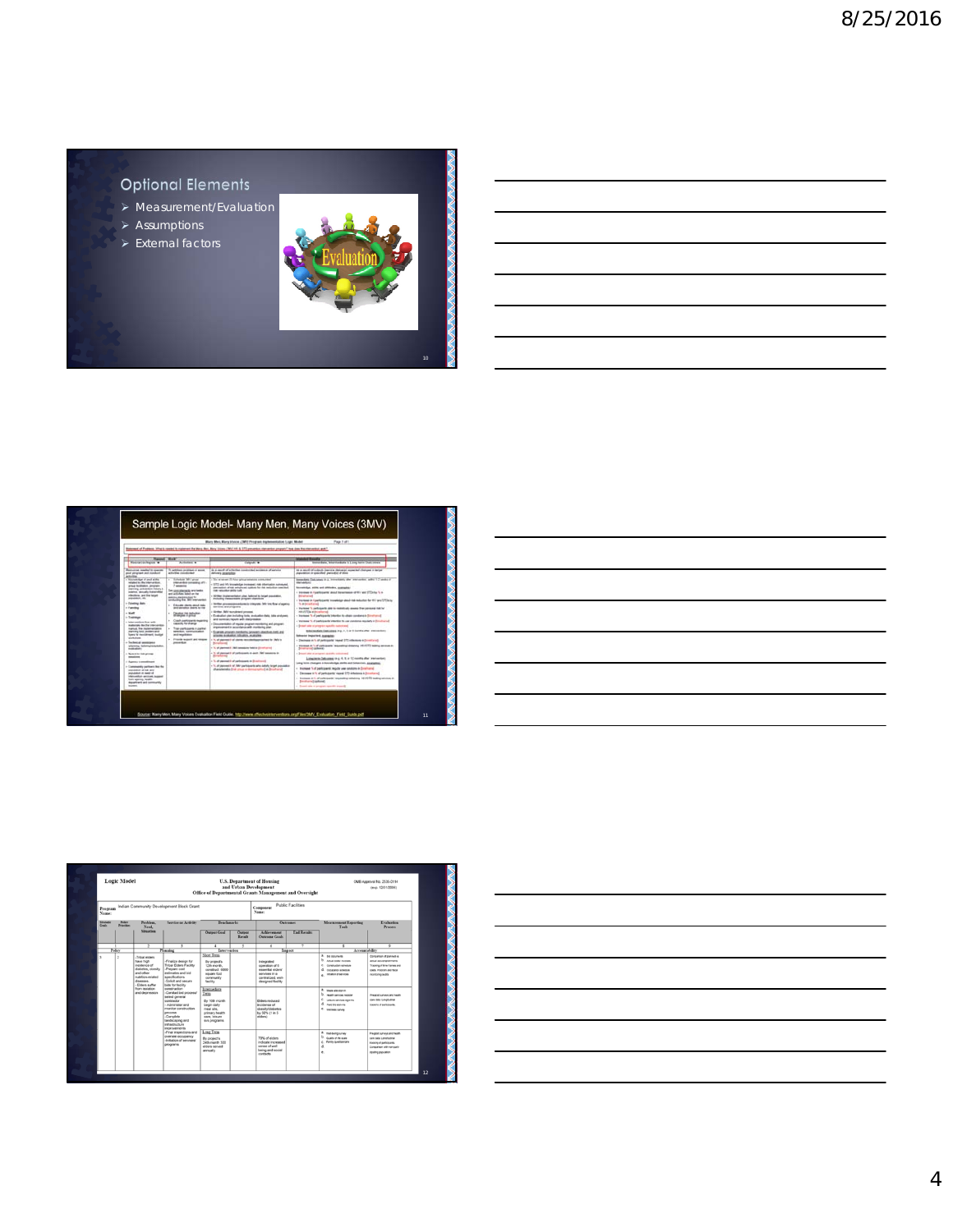#### Logic Models are Complementary . . .

- The structure of logic models we will be discussing and exploring today are linear compared with relational world views frequently found in Native American contexts
- Logic models should be considered complementary to the more cyclical relationship in indigenous depictions of the same or similar material.





## Preparing to Create a Logic Model

- Which stakeholders should be involved?
- > What is the timeframe of the logic model?
- > Determine common terminology to be used.
- > Identify the Long Range Goal you are addressing.
- Research strategies for achieving your long range goal.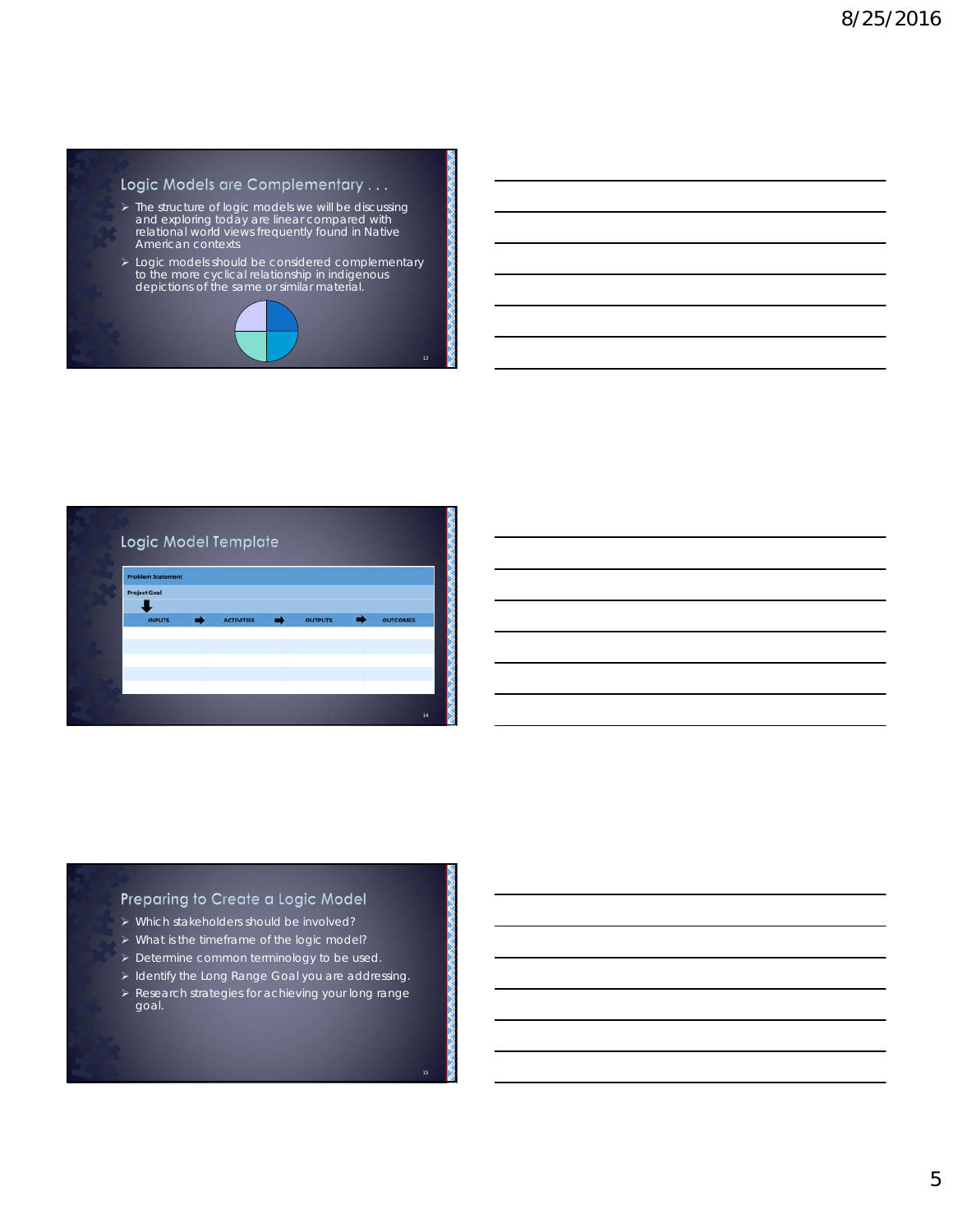## Developing a Project/Logic Model

- A Practical Tip: Write your problem statement and project goal then work backwards starting with the outcomes.  $\triangleright$  Consider the following questions:
- A. What is the current issue that you would like to impact?
- B. What are the causes of this issue?
- C. What change would you like to occur with this issue?
- D. What behaviors have to change (communal or<br>individual)?
- E. What knowledge, skills, policies, or procedures must change in order to successfully address the issue?
- F. How can we promote or implement these changes?
- 16 G. What resources are needed to accomplish these tasks?

## Step 1: Determining the Purpose

- $\triangleright$  Identify the Problem Current issue that you would like to impact Causes of the current issue
- $\triangleright$  Identify the Project Goal The change you want to occur ❖ Also called the long term outcome

## Step 2: Determine the Outcomes

18

- $\triangleright$  Changes in:
	- ⊁ Behaviors<br>≻ Practices/Procedures<br>≻ Outlook
	-
- > Changes in:
	-
	-
	-
	- > Knowledge<br>> Skills<br>> Attitudes<br>> Awareness<br>> Motivation/Intentions to change behaviors<br>> Motivation/Intentions to change behaviors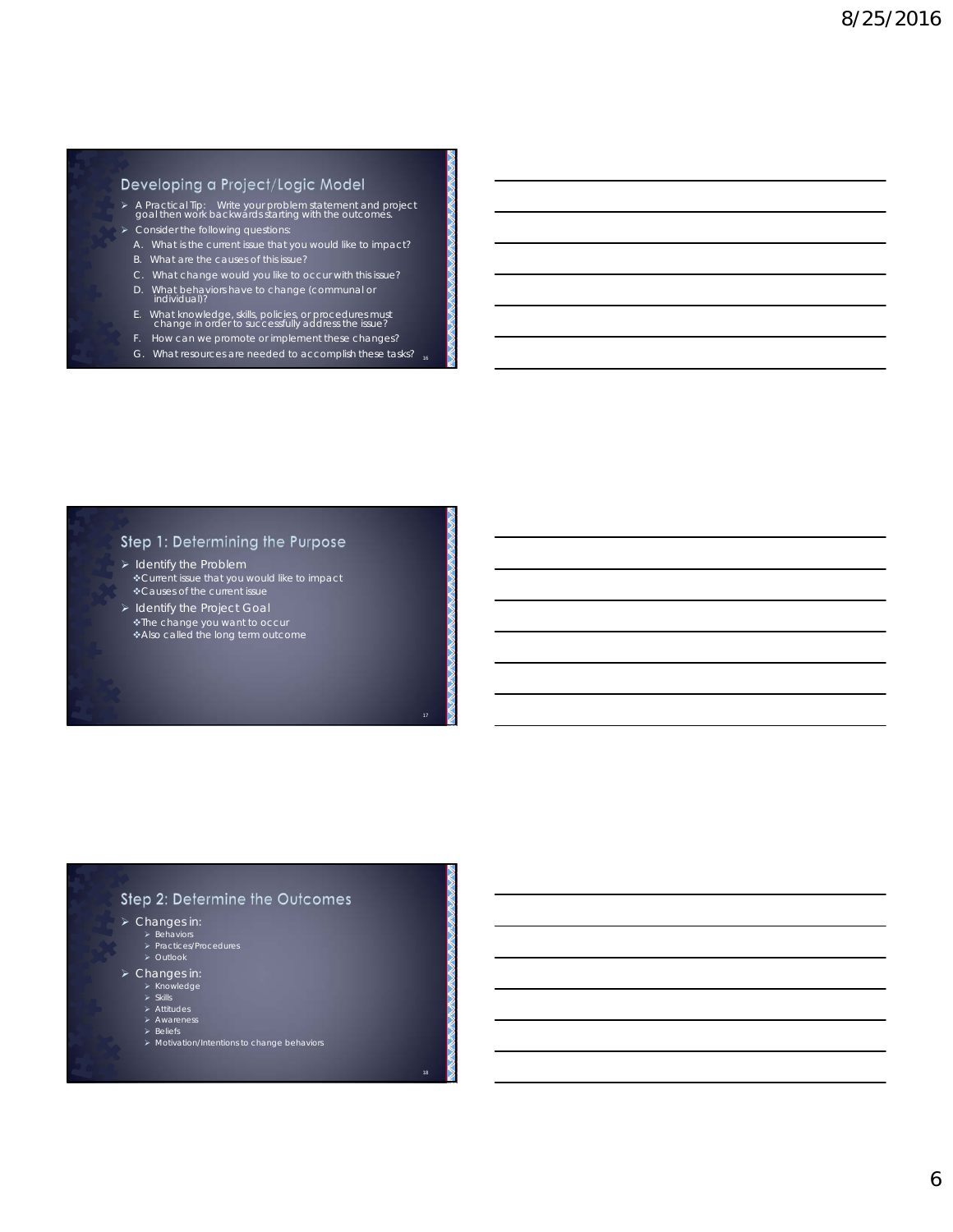## Step 3: Determine the Outputs

- > Outputs are: The measureable and tangible direct products or results of the activities
- > Outputs are not: The changes you expect the project will produce

## Step 4: List the Key Activities

- Common activities are:
- Developing products (e.g., promotional materials and educational curricula),
- Providing services (e.g., education and training, counseling or health screening),
- Engaging in policy advocacy (e.g., issuing policy statements, conducting public testimony), or
- Building infrastructure (e.g., strengthening governance and management structures, relationships, and capacity).

## Step 5: Determine Inputs

- $\blacktriangleright$  Inputs are resources.
- > Common types of resources include:
- **¢ Human Resources:** Full- and part-time staff, consultants (e.g., fundraising,<br>technical support, strategic planning, communications), pro bono staff services,<br>and volunteers<br>**¢ Financial Resources**: Restricted grants, op
- 
- 
- resources **Space**: Office and other facilities **Technology**: Computer hardware & software, communications infrastructure (email, website)
- **Other Equipment**: Office machinery (printers, copiers) and equipment specific to the project

21

**Materials/Other**: Office supplies, project materials (training materials), insurance, etc.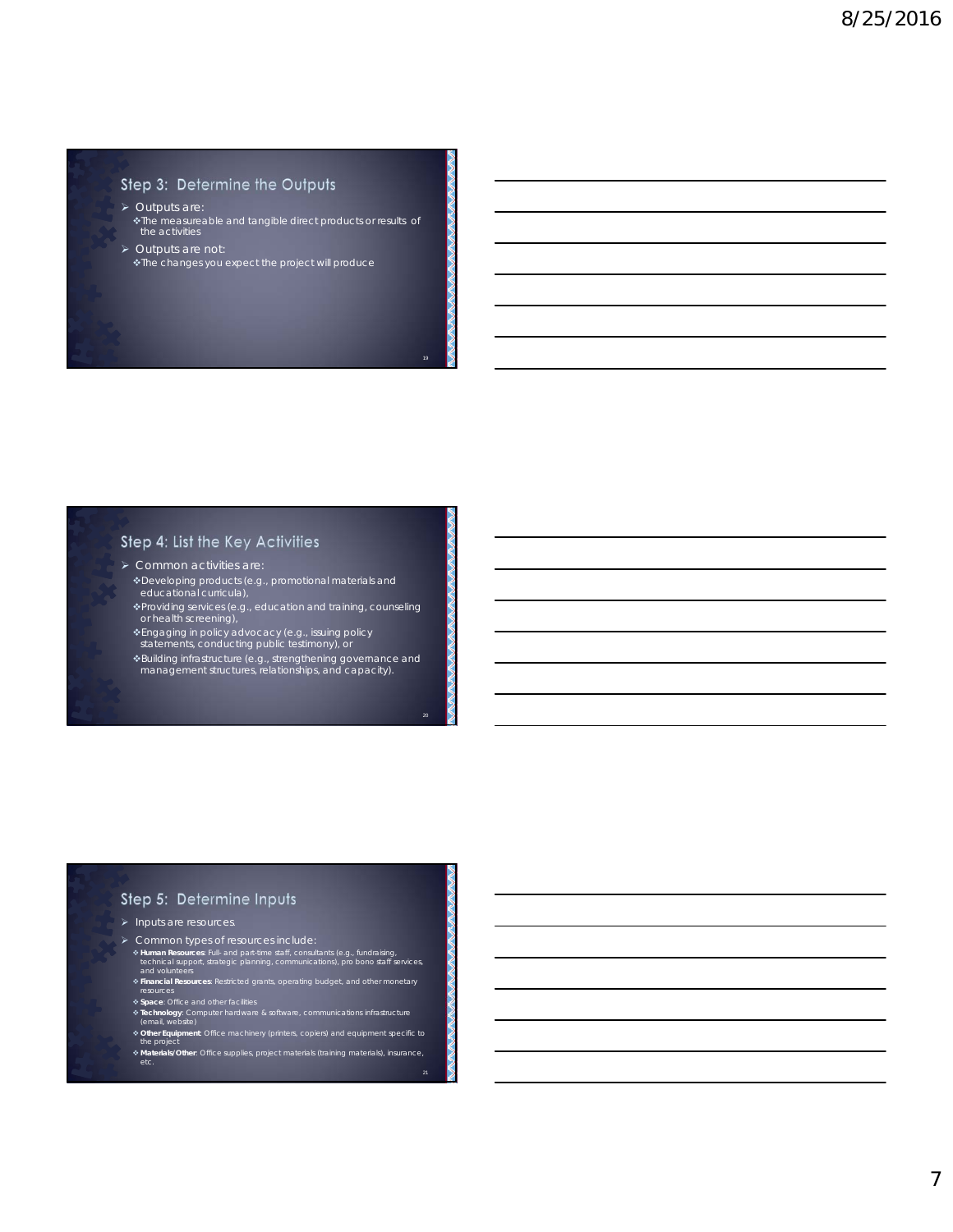

|                                                                                                                        |  | the control of the control of the |
|------------------------------------------------------------------------------------------------------------------------|--|-----------------------------------|
|                                                                                                                        |  |                                   |
| <u> 1989 - Johann Stoff, deutscher Stoffen und der Stoffen und der Stoffen und der Stoffen und der Stoffen und der</u> |  |                                   |
|                                                                                                                        |  |                                   |
|                                                                                                                        |  | _______                           |
|                                                                                                                        |  |                                   |
|                                                                                                                        |  |                                   |
|                                                                                                                        |  |                                   |
|                                                                                                                        |  |                                   |



|                                                                                                                 |  | ,我们也不会有什么?""我们的人,我们也不会有什么?""我们的人,我们也不会有什么?""我们的人,我们也不会有什么?""我们的人,我们也不会有什么?""我们的人                                      |  |
|-----------------------------------------------------------------------------------------------------------------|--|-----------------------------------------------------------------------------------------------------------------------|--|
|                                                                                                                 |  | <u> 1989 - Johann Stoff, deutscher Stoff, der Stoff, der Stoff, der Stoff, der Stoff, der Stoff, der Stoff, der S</u> |  |
|                                                                                                                 |  |                                                                                                                       |  |
| and the control of the control of the control of the control of the control of the control of the control of th |  | _______                                                                                                               |  |
|                                                                                                                 |  | ,我们也不会有什么?""我们的人,我们也不会有什么?""我们的人,我们也不会有什么?""我们的人,我们也不会有什么?""我们的人,我们也不会有什么?""我们的人                                      |  |
|                                                                                                                 |  | <u> 1989 - Johann Stoff, amerikansk politiker (d. 1989)</u>                                                           |  |
|                                                                                                                 |  |                                                                                                                       |  |
|                                                                                                                 |  |                                                                                                                       |  |

#### Tips

- > Plan right to left: Outcomes, Outputs, Inputs
- > Implement left to right: Inputs, Outputs, Outcomes
- List all major activities with an action verb to distinguish between activities and products
- Don't forget the arrows to visually demonstrate the connection between the components
- > All logic model components should be connected to your goal.